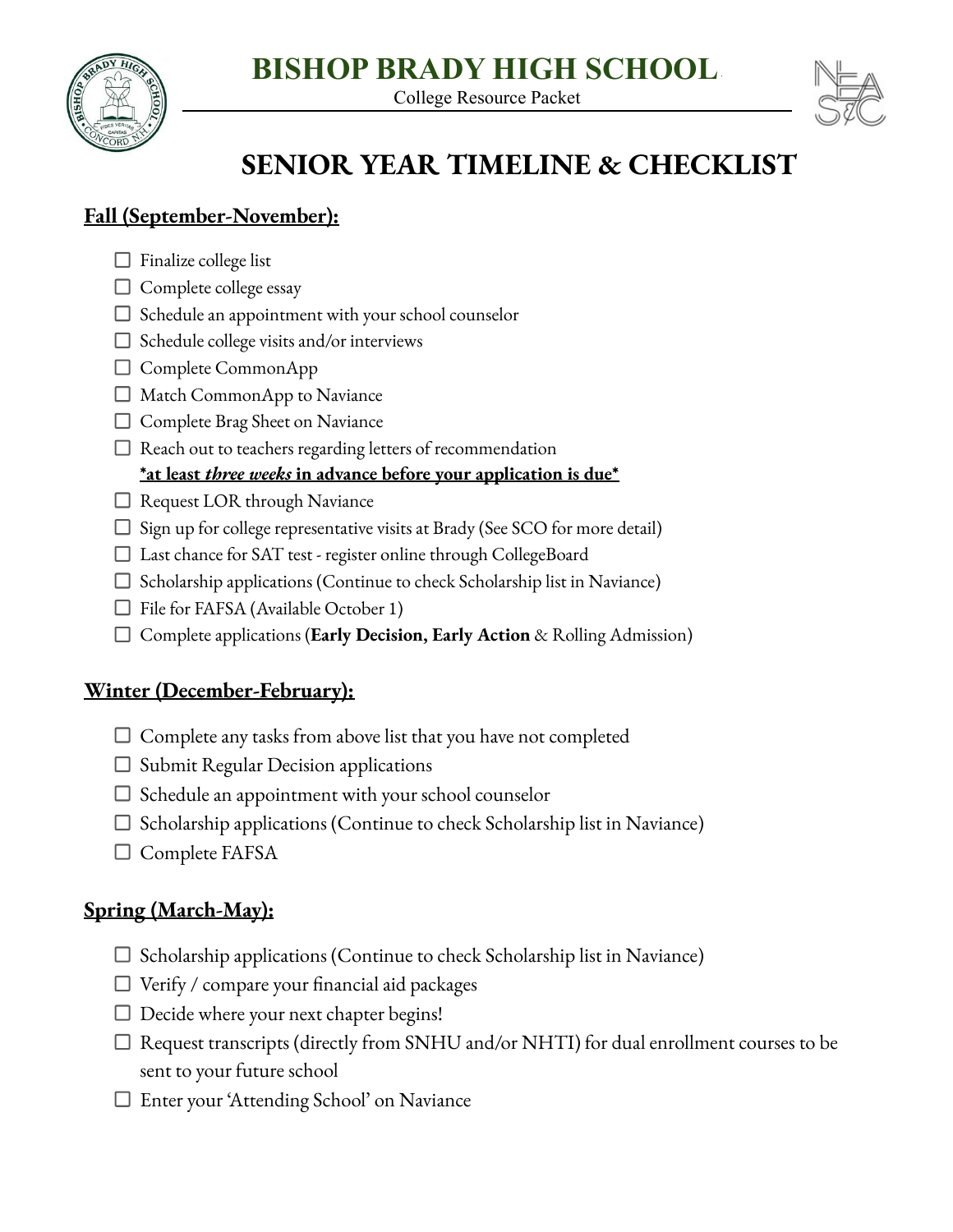

**BISHOP BRADY HIGH SCHOOL**

College Resource Packet

# **Application Procedure Overview**

### **The Student Will….**

- $\Box$  Fill out applications- Common Application/School Applications
- $\Box$  Request Letters of Recommendation from teachers
- $\Box$  Notify their school counselor of Letter of Recommendation deadlines
- $\Box$  If desired, send official test score reports to college from the testing agency's website (SAT- CollegeBoard.com)
- $\Box$  Complete necessary essays & supplemental materials (Google common app essay prompts)
- $\Box$  Pay Application fee & submit applications
	- $\Box$  Pay attention to free applications. Ex/ Plymouth State applications are always free by using the Panther Application on their website.
- □ File for the Free Application for Federal Student Aid (FASFA): opens October 1st
	- $\Box$  Complete the College Scholarship Service Profile (CSS) if it is required by your prospective schools.

### **The Counselor Will…**

- $\Box$  Assist students and answer questions about applications
- $\Box$  Complete counselor reports and/or letters of recommendation
- $\Box$  Submit transcripts, school profile, and letters of recommendation to colleges.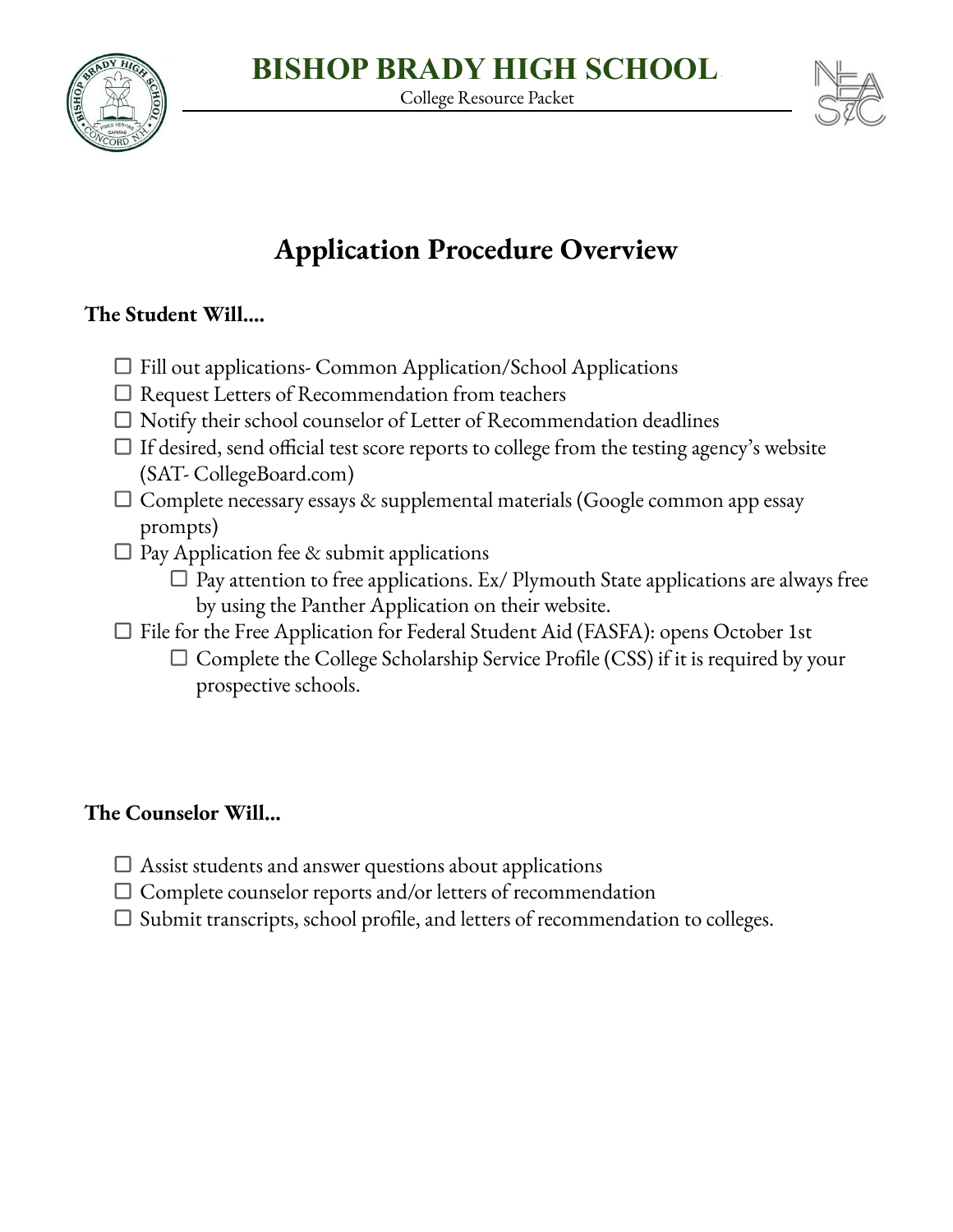College Resource Packet





# **Which Admission Deadline is Right For You?**

# **4 Types of College Admission Deadlines:** Early Action (EA), Early Decision (ED), Regular

Decision (RD), and Rolling Admission

#### **Early Action:**

- Typically October/November/December deadline
- Apply early & find out admission status early
- **● Non-Binding**: meaning you're not obligated to enroll in that college if you're accepted
- **● Restricted Early Action**: still **non-binding**, but means you can't apply early to another private school

#### **Early Decision:**

- **●** Apply Early (usually between Oct. 1 and Dec. 1) & find out early.
- **●** ED applications are **BINDING** meaning you are **OBLIGATED** to attend if you're accepted.
	- **○** Some colleges have **Early Decision II-** a second ED deadline after the first one.
	- **○ ED decisions must be discussed with your counselor ahead of time** as they require our approval in Naviance

#### **Regular Decision:**

- **●** Typically due January/February
- **●** RD is the standard application deadline

#### **Rolling Admission:**

● Admissions decisions, aid, and program space is decided on a first come first serve basis

# **Keep In Mind:**

- **●** The above timeline is an approximation. You are responsible for keeping track of the specific application deadlines for each of your schools- you can find this info on the school's website or Naviance
- Some programs/majors might have priority deadlines that differ from regular deadlines.
	- Ex/ Nursing, Arts, PT, etc.
- **● Financial aid deadlines are different from admission deadlines:**
	- **FAFSA** opens Oct 1, 2021; deadline is June 30, 2022
	- **○ CSS** deadlines vary by school, but the deadline is typically in Jan/Feb/March
	- Check school websites & Naviance for school-specific scholarship deadlines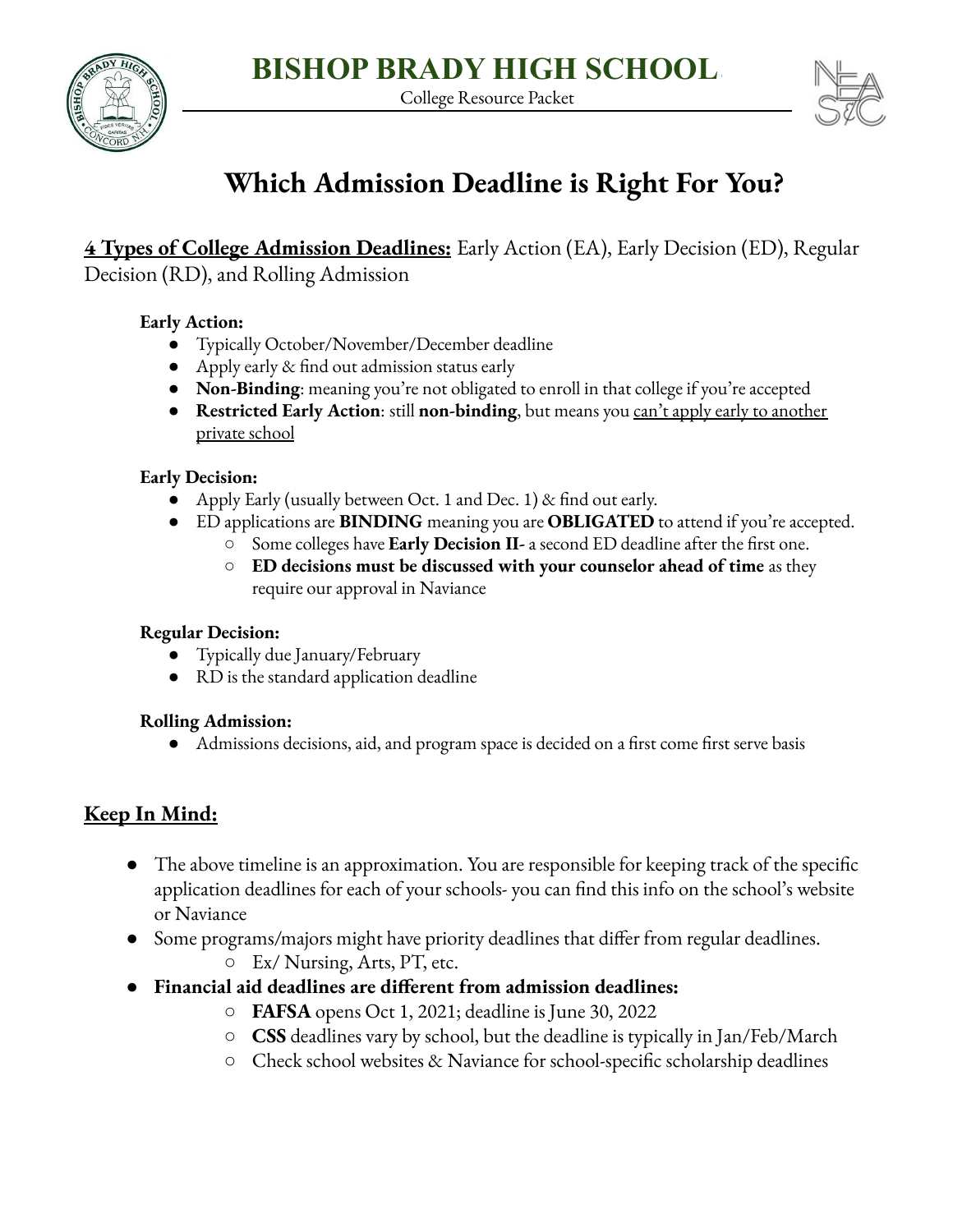

College Resource Packet

#### **Family Section**

- Find out parent(s)/guardian(s) occupation title and field
- Find out parent(s)/guardian(s) education level, # of colleges they attended, the name of the college(s) they attended, the degree they received & what year they received it

#### **Education Section:**

- **Date of Entry:** September 2018
- **● Graduation:** June 2022
- **● School Counselor Information:**
	- Ms. Wojtas ‖ [bwojtas@bishopbrady.edu](mailto:bwojtas@bishopbrady.edu) ‖ 603-224-7418 x283
	- Ms. Perrault ‖ [kperrault@bishopbrady.edu](mailto:kperrault@bishopbrady.edu) ‖ 603-224-7418 x285
- **● Class Size:** 70
- **GPA:** Weighted & 100 point scale; refer to lower left corner of transcript for GPA number
- **Current Courses:** Refer to transcript
	- **Course Level:** All BBHS courses are College Prep unless they're an AP, Honors, and/or Dual Enrollment Course- a list of these specified courses can be found in this packet & the POS
- **Honors:** Include up to 5 honors
	- **○ Ex/** End of year Academic Awards, National Honor Society, NH Scholars, Honors Courses, etc.

#### **Activities Section:**

- List up to 10 activities in order of importance/most involved
- You may combine similar activities under one section when possible
- Approximately 40 weeks in a school year
- Athletics: average high school season is 12-15 weeks and 10-12 hours a week

#### **Testing Section:**

- Only report your best scores!
	- If your school is test optional, and you add your scores in this section, they will HAVE to use them as part of your application. Consult with your counselor for more info
- You can indicate if you are taking a future test
- Adding info to this section does not make it official
	- **○ Scores need to be sent directly from the testing agency website to your colleges** there is a fee to send scores
	- Any BBHS seniors reporting scores from the School Day SAT last year: March 24, 2021

#### **Courses & Grades Section:**

- **Many colleges** and universities **do not apply self-reported transcript information** in their admissions and enrollment management processes.
- If you're not applying to a college that requires Courses & Grades, then you don't need to complete this section.
- If you are required to fill out this section, please refer to your transcript.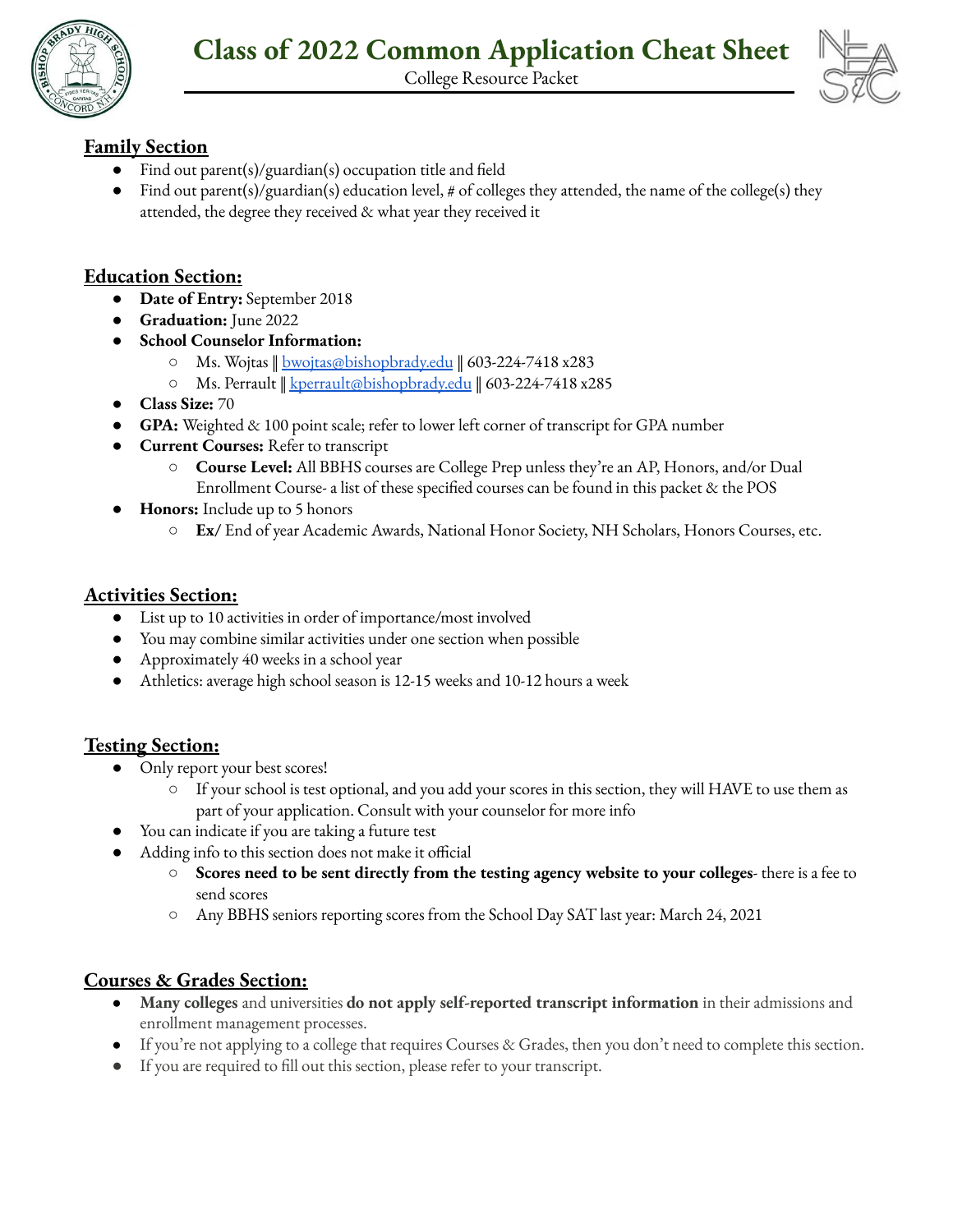

College Resource Packet



# **Tasks to Complete in Naviance**

#### **Logging In:** Go to <https://student.naviance.com/bishopbhs>

- **● Username/Email:** Your username *should* be your Bishop Brady email address
- **Password:** If your password doesn't work, email your counselor asking to reset it. You will then receive an email from Naviance with directions to reset your password- you must do this in a timely manner or the temporary password will expire.
- **● Parent Accounts:** Parents can email the school counselors for assistance with their parent accounts

#### **Matching Common App & Naviance:** COMPLETE THIS STEP BEFORE CONTINUING

- Go to [www.commonapp.org](http://www.commonapp.org) and create an account
- In order to link your Common App & Naviance accounts, you have to **fill out your high school info** and **add at least one college** you're applying to under the "My Colleges" section.
- Click on one of the colleges in your list. Go to the **Recommenders & FERPA** section. Read through the prompts and select "Yes, I waive my rights".
	- Waiving your rights lets colleges know that you don't intend to read your LORs, which helps reassure colleges that the letters are truthful and candid.
	- Some recommenders may decline to write a letter for you if you do not waive your rights.
- Sign into Naviance. Go to "Colleges I'm Applying To" and click "Match Accounts". If all the info is correct, it will match successfully.

**Brag Sheet Instructions:** The brag sheet is used by your school counselor/teachers to write your letters of recommendation and it is required. There is a **parent brag sheet** to provide more context, but it's optional.

- **Access to brag sheet**: click on "About Me" in the top right hand corner of screen and select "surveys from your school". Select the brag sheet survey from this page
- **Tip:** Type your answers in a Google Doc then copy & paste your answers. Naviance will automatically log you out if you are idle for a certain period of time.
- **Tip:** Always hit "Save and Come Back" if you have not completed the sheet in its entirety (counselors can still see your answers at this point). You cannot edit your answers once you hit "Save & Finish".
- **● Tip:** The more detailed the better! **Put in the same amount of time/effort that you would expect from your counselor/teachers who are writing letters on your behalf.**
	- If you experienced any special circumstances throughout your time at BBHS, let your counselor know in person- this may add valuable context for admissions counselors.
- **● Deadlines:** Your brag sheets must be completed **at least 2 weeks** before your application deadline to allow enough time for staff members to write your LOR
- **● Disclaimer:** Teachers ARE NOT OBLIGATED to write you a LOR, so make sure you ask well in advance and have some backup options.